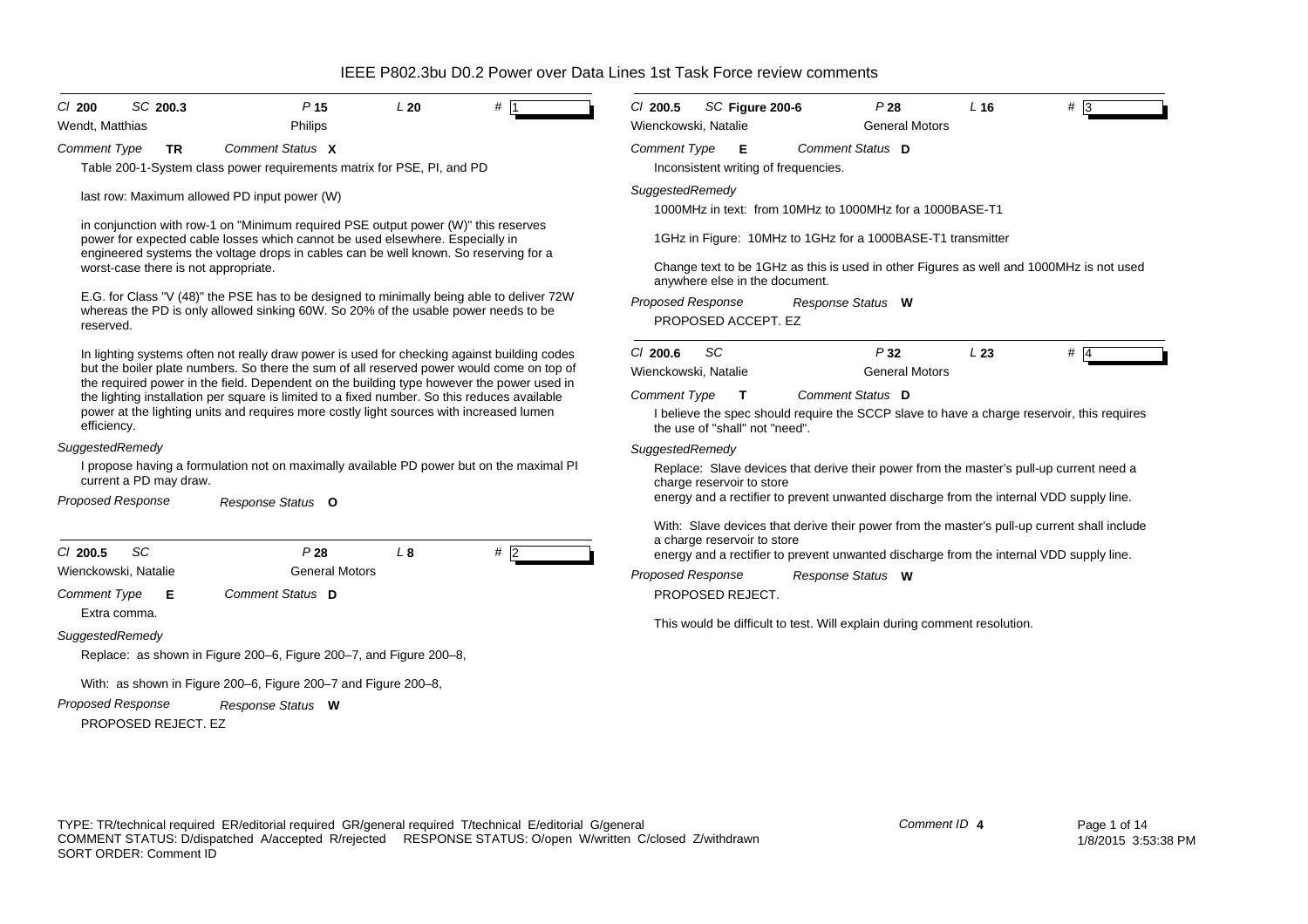| SС<br>P33<br>$CI$ 200.6<br>L 8<br>#<br><b>General Motors</b>                                                                                                                                                                                                                | $Cl$ 200.6<br>SC<br>P33<br>L <sub>15</sub><br># 18<br><b>General Motors</b>                                                                                                                                                                                                                                                                                                                                 |  |  |  |  |  |  |
|-----------------------------------------------------------------------------------------------------------------------------------------------------------------------------------------------------------------------------------------------------------------------------|-------------------------------------------------------------------------------------------------------------------------------------------------------------------------------------------------------------------------------------------------------------------------------------------------------------------------------------------------------------------------------------------------------------|--|--|--|--|--|--|
| Wienckowski, Natalie<br>Comment Status D<br>Comment Type<br>$\mathbf{T}$<br>Requirement is written without "shall".                                                                                                                                                         | Wienckowski, Natalie<br><b>Comment Type</b><br>Comment Status D<br>$\mathbf{T}$<br>Requirement is written without "shall".                                                                                                                                                                                                                                                                                  |  |  |  |  |  |  |
| SuggestedRemedy<br>Replace: All communication with a slave begins with an initialization sequence that<br>consists of a reset pulse from the<br>With: All communication with a slave shall begin with an initialization sequence that<br>consists of a reset pulse from the | SuggestedRemedy<br>Replace: When the slave detects the subsequent<br>rising edge at the PD PI, it waits 15 us to 60 us and then transmits a presence pulse by<br>pulling its PI low<br>With: When the slave detects the subsequent<br>rising edge at the PD PI, it shall wait 15 us to 60 us and then it shall transmit a presence<br>pulse by pulling its PI low<br>Proposed Response<br>Response Status W |  |  |  |  |  |  |
| <b>Proposed Response</b><br>Response Status W<br>PROPOSED ACCEPT.                                                                                                                                                                                                           |                                                                                                                                                                                                                                                                                                                                                                                                             |  |  |  |  |  |  |
| SC<br>P33<br>L <sub>13</sub><br>$#$ 6<br>$Cl$ 200.6<br>Wienckowski, Natalie<br><b>General Motors</b>                                                                                                                                                                        | PROPOSED ACCEPT IN PRINCIPLE.<br>See comment 6.                                                                                                                                                                                                                                                                                                                                                             |  |  |  |  |  |  |
| Comment Status D<br><b>Comment Type</b><br>$\mathbf{T}$<br>Requirement is written without "shall".                                                                                                                                                                          | $Cl$ 200.6<br>SC<br>P33<br>L39<br>#9<br><b>General Motors</b><br>Wienckowski, Natalie                                                                                                                                                                                                                                                                                                                       |  |  |  |  |  |  |
| SuggestedRemedy<br>Replace: During the initialization sequence the master transmits the reset pulse by pulling<br>its PI voltage low for a minimum<br>of 480us.                                                                                                             | Comment Type<br>Comment Status D<br>$\mathbf{T}$<br>Incorrect use of "must". "Shall" should have been used.                                                                                                                                                                                                                                                                                                 |  |  |  |  |  |  |
| With: During the initialization sequence, the master shall transmits the reset pulse for a<br>minimum of 480us by pulling its PI voltage low.                                                                                                                               | SuggestedRemedy<br>Replace: time slots must be a minimum of 60us in duration with a minimum of a 1 is<br>recovery time between                                                                                                                                                                                                                                                                              |  |  |  |  |  |  |
| <b>Proposed Response</b><br>Response Status W<br>PROPOSED ACCEPT IN PRINCIPLE.                                                                                                                                                                                              | With: time slots shall be a minimum of 60us in duration with a minimum of a 1 is recovery<br>time between                                                                                                                                                                                                                                                                                                   |  |  |  |  |  |  |
| This text should refer to a symbol instead of a number. Need to revise and point to table.                                                                                                                                                                                  | <b>Proposed Response</b><br>Response Status W<br>PROPOSED ACCEPT IN PRINCIPLE.                                                                                                                                                                                                                                                                                                                              |  |  |  |  |  |  |
| $Cl$ 200.6<br>SC<br>P33<br>L <sub>14</sub><br>$#$ 7<br><b>General Motors</b><br>Wienckowski, Natalie                                                                                                                                                                        | See comment 6.                                                                                                                                                                                                                                                                                                                                                                                              |  |  |  |  |  |  |
| Comment Status D<br><b>Comment Type</b><br>$\mathsf{T}$<br>Requirement is written without "shall".                                                                                                                                                                          |                                                                                                                                                                                                                                                                                                                                                                                                             |  |  |  |  |  |  |
| SuggestedRemedy<br>Replace: The master then releases its PI and goes into receive mode (RX).                                                                                                                                                                                |                                                                                                                                                                                                                                                                                                                                                                                                             |  |  |  |  |  |  |
| With: The master shall then release its PI and go into receive mode (RX).<br>Proposed Response<br>Response Status W<br>PROPOSED ACCEPT.                                                                                                                                     |                                                                                                                                                                                                                                                                                                                                                                                                             |  |  |  |  |  |  |

TYPE: TR/technical required ER/editorial required GR/general required T/technical E/editorial G/general COMMENT STATUS: D/dispatched A/accepted R/rejected RESPONSE STATUS: O/open W/written C/closed Z/withdrawn SORT ORDER: Comment ID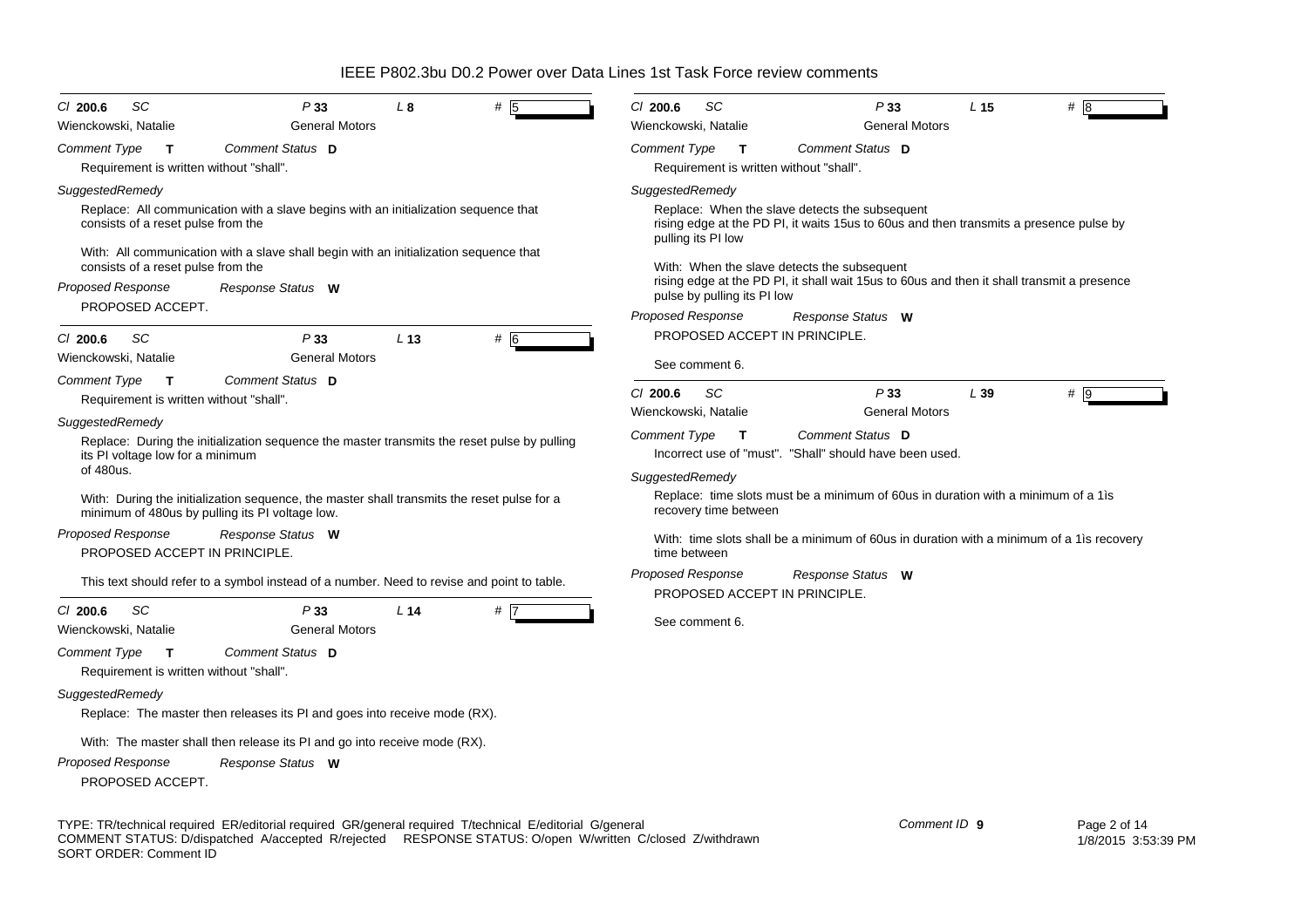| SC<br>$Cl$ 200.6<br>Wienckowski, Natalie                                                              | P33<br><b>General Motors</b>                                                                         | L 44            | # 10 | $CI$ 200.6<br><b>SC</b><br>Wienckowski, Natalie                                                             | P34<br><b>General Motors</b>                                                           | L4              | # $ 13$ |  |  |
|-------------------------------------------------------------------------------------------------------|------------------------------------------------------------------------------------------------------|-----------------|------|-------------------------------------------------------------------------------------------------------------|----------------------------------------------------------------------------------------|-----------------|---------|--|--|
| Comment Type<br>$\mathbf{T}$                                                                          | Comment Status D<br>Incorrect use of "must". "Shall" should have been used.                          |                 |      | <b>Comment Type</b><br>$\mathbf{T}$                                                                         | Comment Status D<br>Incorrect use of "must". "Shall" should have been used.            |                 |         |  |  |
| SuggestedRemedy                                                                                       | Replace: the master must release its PI port                                                         |                 |      | SuggestedRemedy                                                                                             | Replace: All read time slots must be a minimum of 60 us in duration                    |                 |         |  |  |
| With: the master shall release its PI port<br>Proposed Response<br>PROPOSED ACCEPT.                   | Response Status W                                                                                    |                 |      | Proposed Response<br>PROPOSED ACCEPT IN PRINCIPLE.                                                          | With: All read time slots shall be a minimum of 60 us in duration<br>Response Status W |                 |         |  |  |
| <b>SC</b><br>$Cl$ 200.6                                                                               | P33                                                                                                  | L46             | # 11 | See comment 6.                                                                                              |                                                                                        |                 |         |  |  |
| Wienckowski, Natalie<br><b>Comment Type</b><br>$\mathbf{T}$                                           | <b>General Motors</b><br>Comment Status X<br>Incorrect use of "must". "Shall" should have been used. |                 |      | SC<br>$CI$ 200.6<br>Wienckowski, Natalie<br><b>Comment Type</b><br>$\mathbf{T}$                             | P34<br><b>General Motors</b><br>Comment Status D                                       | $L_{\rm 8}$     | # 14    |  |  |
| SuggestedRemedy                                                                                       | Replace: the master must continue to hold its PI low                                                 |                 |      | Incorrect use of "will". "Shall" should have been used.<br>SuggestedRemedy                                  |                                                                                        |                 |         |  |  |
|                                                                                                       | With: the master shall continue to hold its PI low                                                   |                 |      |                                                                                                             | Replace: the slave will release its PI by the end of the time slot                     |                 |         |  |  |
| Proposed Response                                                                                     | Response Status O                                                                                    |                 |      | <b>Proposed Response</b>                                                                                    | With: the slave shall release its PI by the end of the time slot<br>Response Status W  |                 |         |  |  |
| SC<br>$Cl$ 200.6                                                                                      | P33                                                                                                  | L <sub>53</sub> | # 12 | PROPOSED ACCEPT.                                                                                            |                                                                                        |                 |         |  |  |
| Wienckowski, Natalie<br><b>Comment Type</b>                                                           | <b>General Motors</b><br>Comment Status X                                                            |                 |      | C/200.6<br>SC<br>Wienckowski, Natalie                                                                       | P34<br><b>General Motors</b>                                                           | L <sub>11</sub> | # 15    |  |  |
| SuggestedRemedy                                                                                       | Incorrect use of "must". "Shall" should have been used.                                              |                 |      | Comment Type<br>Comment Status D<br>$\mathbf{T}$<br>Incorrect use of "must". "Shall" should have been used. |                                                                                        |                 |         |  |  |
|                                                                                                       | Replace: the master must generate read time slots immediately                                        |                 |      | SuggestedRemedy<br>Replace: the master must release its PI and then sample                                  |                                                                                        |                 |         |  |  |
| With: the master shall generate read time slots immediately<br>Proposed Response<br>Response Status O |                                                                                                      |                 |      | With: he master shall release its PI and then sample                                                        |                                                                                        |                 |         |  |  |
|                                                                                                       |                                                                                                      |                 |      | <b>Proposed Response</b><br>PROPOSED ACCEPT.                                                                | Response Status W                                                                      |                 |         |  |  |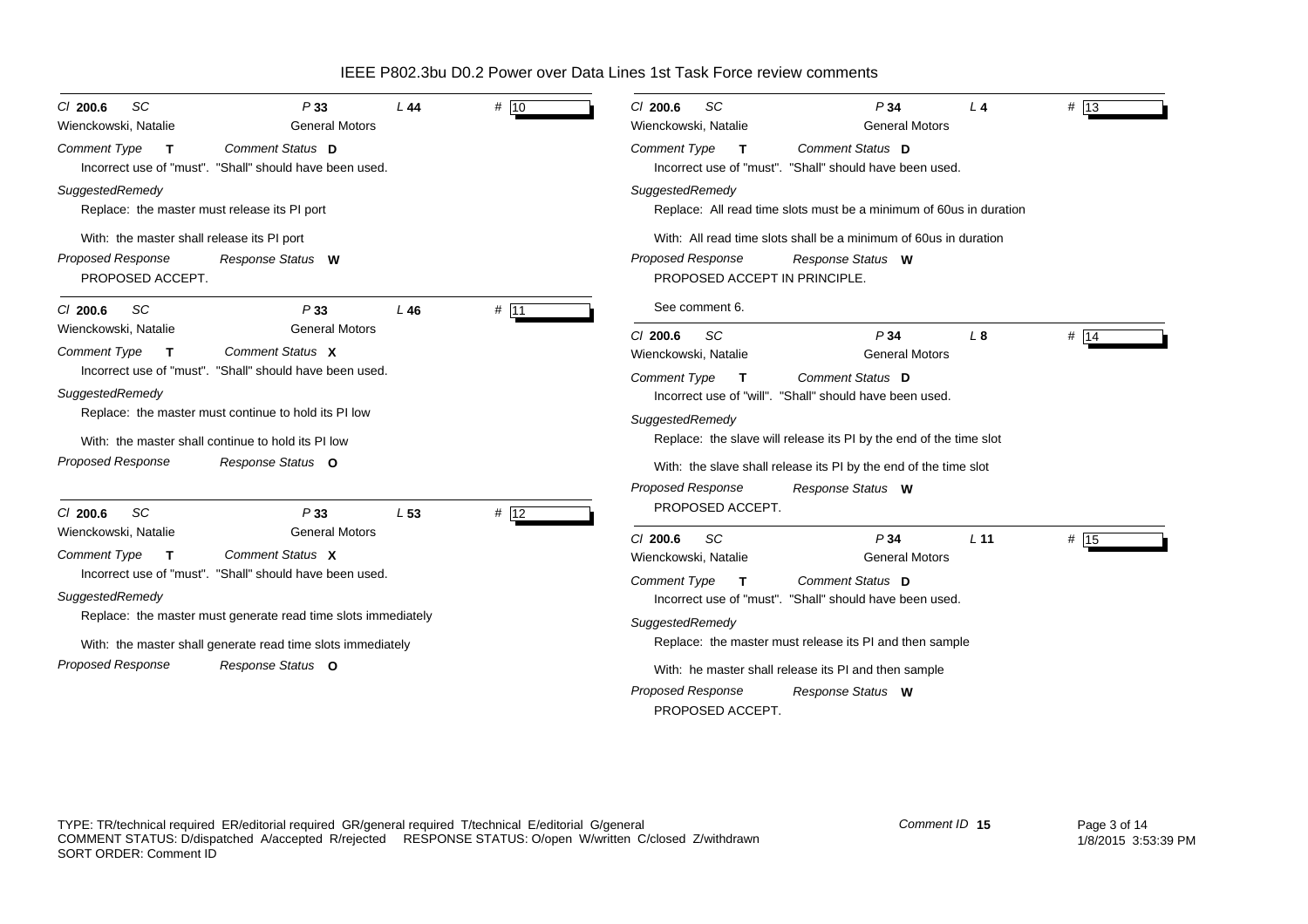| SC<br>$CI$ 200.6<br>Wienckowski, Natalie                       | P36<br><b>General Motors</b>                                                       | L <sub>5</sub> | # 16              | <b>SC</b><br>C/200.6<br>Wienckowski, Natalie    | P36<br><b>General Motors</b>                                                       | L <sub>51</sub> | # $ 19$ |
|----------------------------------------------------------------|------------------------------------------------------------------------------------|----------------|-------------------|-------------------------------------------------|------------------------------------------------------------------------------------|-----------------|---------|
| <b>Comment Type</b><br>$\mathsf{T}$                            | <b>Comment Status D</b><br>Incorrect use of "must". "Shall" should have been used. |                |                   | <b>Comment Type</b><br>$\mathbf{T}$             | Comment Status D<br>Incorrect use of "will". "Shall" should have been used.        |                 |         |
| SuggestedRemedy                                                | Replace: The master must issue an appropriate address                              |                |                   | SuggestedRemedy                                 | Replace: bus will wait for a reset pulse.                                          |                 |         |
| Proposed Response<br>PROPOSED ACCEPT.                          | With: The master shall issue an appropriate address<br>Response Status W           |                |                   | <b>Proposed Response</b><br>PROPOSED ACCEPT.    | With: bus shall wait for a reset pulse.<br>Response Status W                       |                 |         |
| <b>SC</b><br>$CI$ 200.6<br>Wienckowski, Natalie                | P36<br><b>General Motors</b>                                                       | $L$ 41         | # $\overline{17}$ | <b>SC</b><br>$Cl$ 200.6<br>Wienckowski, Natalie | P38<br><b>General Motors</b>                                                       | L <sub>9</sub>  | #20     |
| <b>Comment Type</b><br>$\mathbf{T}$                            | Comment Status D<br>Incorrect use of "can". "Shall" should have been used.         |                |                   | Comment Type<br>$\mathbf{T}$                    | Comment Status D<br>Incorrect use of "will". "Shall" should have been used.        |                 |         |
| SuggestedRemedy                                                | Replace: This command can only be used when there is one slave on the bus.         |                |                   | SuggestedRemedy                                 | Replace: only slaves with a set alarm flag will respond.                           |                 |         |
|                                                                | With: This command shall only be used when there is one slave on the bus.          |                |                   |                                                 | With: only slaves with a set alarm flag shall respond.                             |                 |         |
| Proposed Response                                              | Response Status O                                                                  |                |                   | <b>Proposed Response</b><br>PROPOSED ACCEPT.    | Response Status W                                                                  |                 |         |
| SC<br>$CI$ 200.6<br>Wienckowski, Natalie                       | P36<br><b>General Motors</b>                                                       | L50            | # 18              | $Cl$ 200.6<br><b>SC</b><br>Wienckowski, Natalie | P38<br><b>General Motors</b>                                                       | $L$ 10          | $#$ 21  |
| <b>Comment Type</b><br>$\mathbf{T}$                            | Comment Status D<br>Incorrect use of "will". "Shall" should have been used.        |                |                   | <b>Comment Type</b><br>$\mathbf{T}$             | <b>Comment Status</b> D<br>Incorrect use of "must". "Shall" should have been used. |                 |         |
| SuggestedRemedy<br>Replace: address code sequence will respond |                                                                                    |                |                   | SuggestedRemedy                                 | Replace: the bus master must return to Step 1                                      |                 |         |
| With: address code sequence shall respond                      |                                                                                    |                |                   |                                                 | With: the bus master shall return to Step 1                                        |                 |         |
| <b>Proposed Response</b><br>PROPOSED ACCEPT.                   | Response Status W                                                                  |                |                   | Proposed Response<br>PROPOSED ACCEPT.           | Response Status W                                                                  |                 |         |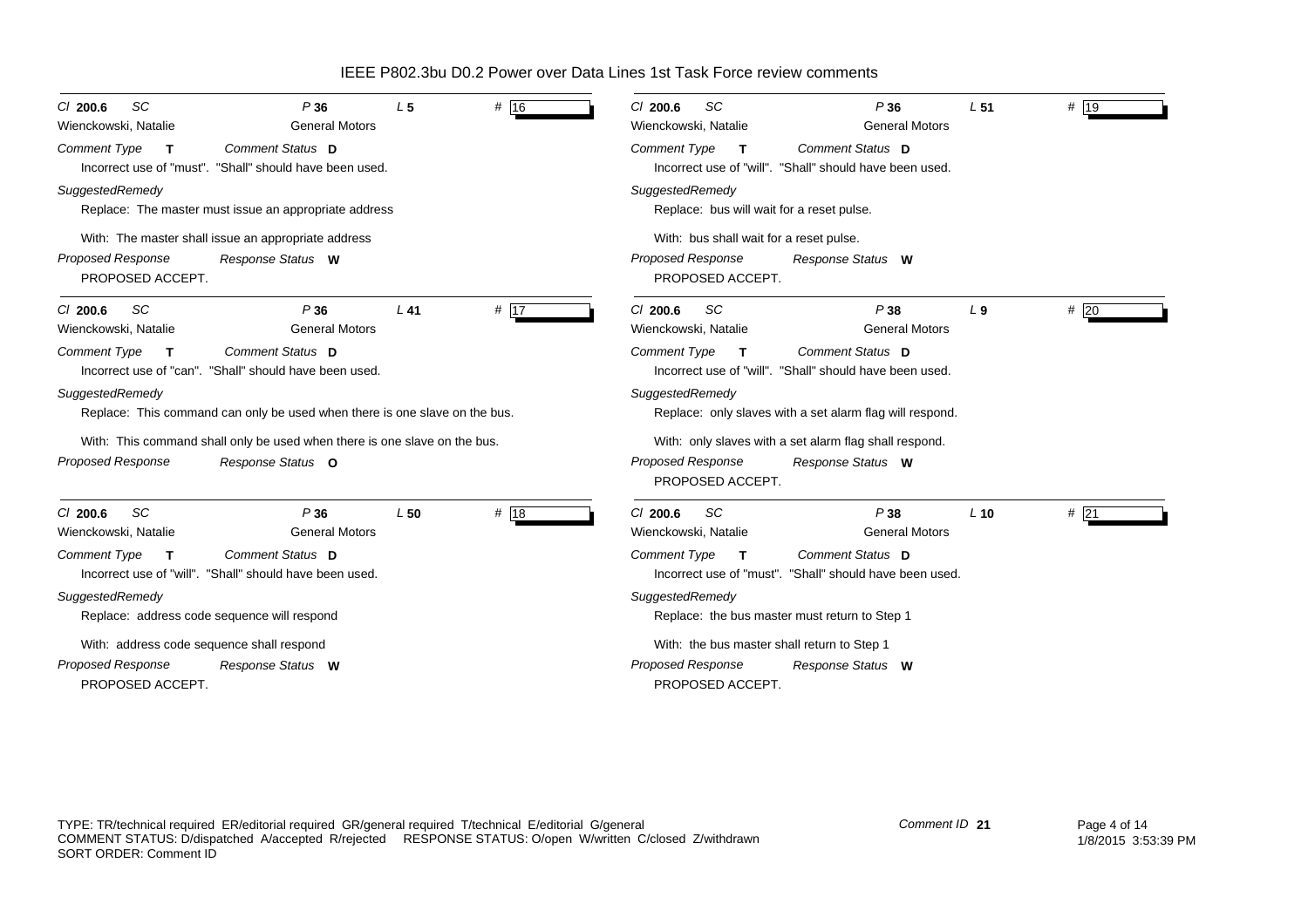*Proposed Response Cl* **200A.** *SC P* **39** *L* **24** *#* 22*Comment Type* **E** incorrect numbering - the new list should start with a), not continue from the old with c) *SuggestedRemedy* Replace: c), d), e) With: a), b), c), respectively PROPOSED ACCEPT. EZ *Comment Status***D***Response Status* **W**Wienckowski, Natalie General Motors *Proposed Response Cl* **200A.** *SC P* **39** *L* **24** *#* 23*Comment Type* **E** missing space *SuggestedRemedy* Replace: defined in Table 96–3.Zo\_ps With: defined in Table 96-3. Zo ps PROPOSED ACCEPT. EZ**Comment Status D** *Response Status* **W**Wienckowski, Natalie General Motors *Proposed Response Cl* **00** *SC* **0** *P L #* 24*Comment Type* **E** variable names in the text don't always match those in the table Some examples are: Vbad min in the text, Vbad\_min in the table Vgood min in the text, Vgood\_min in the table *SuggestedRemedy* Be consistent with the names throughout the document. PROPOSED ACCEPT IN PRINCIPLE. *Comment Status* **D** *Response Status* **W**Wienckowski, Natalie General Motors *Proposed Response Cl* **200.1** *SC P* **13** *L* **50** *#* 25*Comment Type* **E** There are unneeded commas.*SuggestedRemedy* Replace: A 1-pair PoDL system, consisting of a master PHY, slave PHY, PSE, MDIs, link segment, and a PD is defined as type 1 or type 2. A type 1 system is compatible with 100BASE-T1 Ethernet, and a type 2 system With: A 1-pair PoDL system, consisting of a master PHY, slave PHY, PSE, MDIs, link segment and a PD is defined as type 1 or type 2. A type 1 system is compatible with 100BASE-T1 Ethernet and a type 2 system PROPOSED REJECT. EZ*Comment Status***D***Response Status* **W**Wienckowski, Natalie General Motors *Proposed Response Cl* **200.3** *SC P* **15** *L* **41** *#* 26*Comment Type* **E** Poor wording. A "to" is missing. *SuggestedRemedy* Replace: A class VI system may be required operate with any voltage in the valid PSE output voltage range. With: A class VI system may be required to operate with any voltage in the valid PSE output voltage range. PROPOSED ACCEPT. EZ *Comment Status***D***Response Status* **W**Wienckowski, Natalie General Motors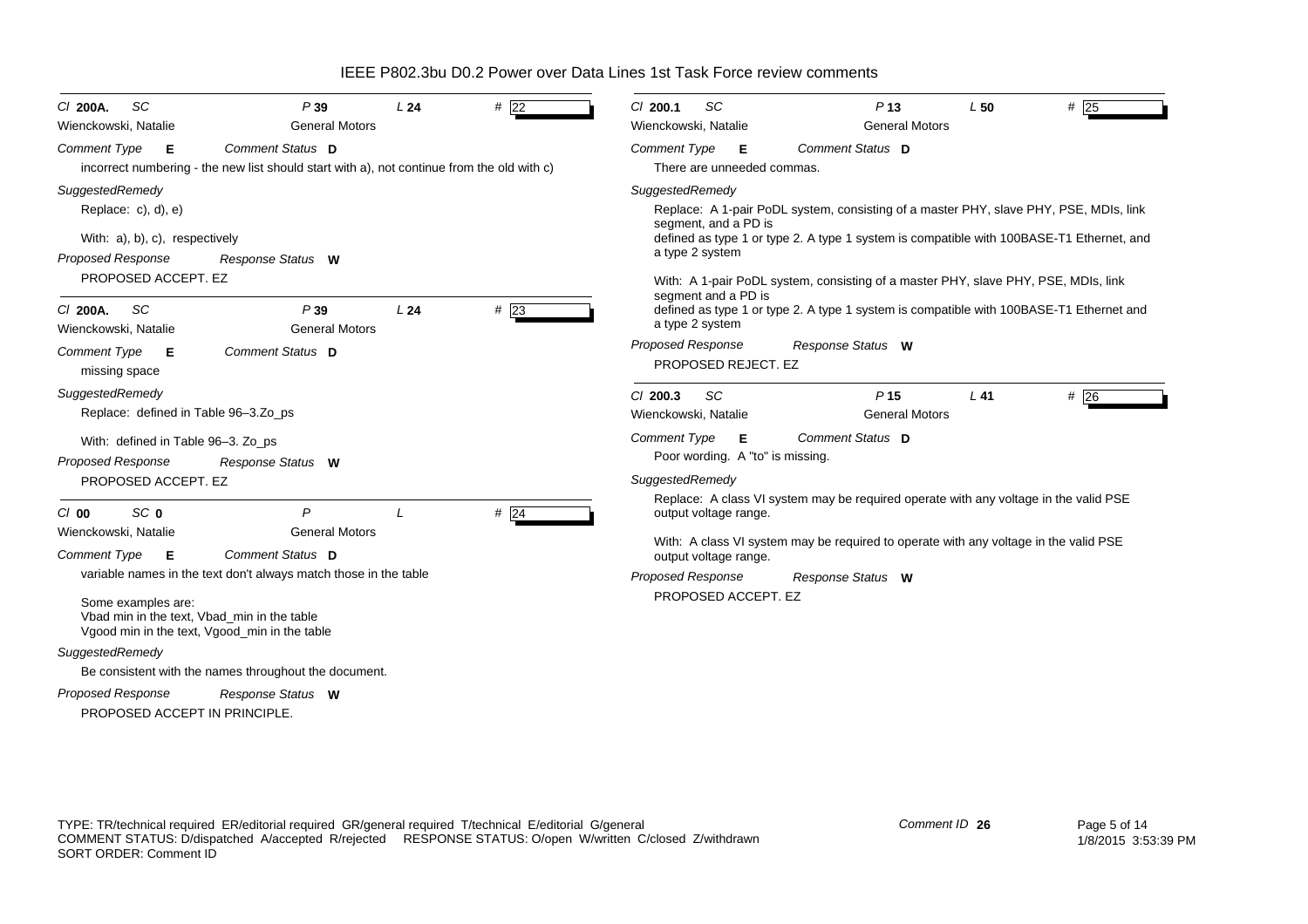| SC Table 200-1<br>$CI$ 200.3                                     | P                                                                                                                                                                                                                                                                                |                 | # 27              | SC<br>$Cl$ 200.3                                                                                                               | P <sub>18</sub>                                                                            | L <sub>51</sub> | $#$ 29 |  |  |  |  |
|------------------------------------------------------------------|----------------------------------------------------------------------------------------------------------------------------------------------------------------------------------------------------------------------------------------------------------------------------------|-----------------|-------------------|--------------------------------------------------------------------------------------------------------------------------------|--------------------------------------------------------------------------------------------|-----------------|--------|--|--|--|--|
| Wienckowski, Natalie                                             | <b>General Motors</b>                                                                                                                                                                                                                                                            |                 |                   | Wienckowski, Natalie                                                                                                           | <b>General Motors</b>                                                                      |                 |        |  |  |  |  |
| <b>Comment Type</b><br>$\mathbf{T}$                              | Comment Status X                                                                                                                                                                                                                                                                 |                 |                   | Comment Type<br>- E                                                                                                            | Comment Status D<br>Vgood min is not defined in Table 200-5, it is defined in Table 200-4. |                 |        |  |  |  |  |
|                                                                  | The table defines the minimum output power and the maximum input power. This means<br>that the is a minimum power loss in the cabling, but there is not a maximum power loss in<br>the cabling. In fact, if the input power were 0 W it would meet the requirement in the table. |                 |                   | SuggestedRemedy<br>Add a reference to Table 200-4 as well so that it is known where all of the variables used<br>can be found. |                                                                                            |                 |        |  |  |  |  |
| SuggestedRemedy<br>Replace: Maximum allowed<br>PD input<br>power |                                                                                                                                                                                                                                                                                  |                 |                   | <b>Proposed Response</b><br>PROPOSED ACCEPT. EZ                                                                                | Response Status W                                                                          |                 |        |  |  |  |  |
| (W)                                                              |                                                                                                                                                                                                                                                                                  |                 |                   | SC<br>$Cl$ 200.3<br>Wienckowski, Natalie                                                                                       | P <sub>18</sub><br><b>General Motors</b>                                                   | L <sub>48</sub> | # 30   |  |  |  |  |
| With: Minimum expected<br>PD input<br>power<br>(W)               |                                                                                                                                                                                                                                                                                  |                 |                   | Comment Type<br>ER                                                                                                             | Comment Status D<br>Tdet is not defined in Table 200-5, it is defined in Table 200-2.      |                 |        |  |  |  |  |
|                                                                  | This will ensure a minimum amount of power at the receiver. If a maximum is required this<br>could be defined in another row or defined to be the minimum output power.                                                                                                          |                 |                   | SuggestedRemedy<br>Add a reference to Table 200-2 as well so that it is known where all of the variables used<br>can be found. |                                                                                            |                 |        |  |  |  |  |
| <b>Proposed Response</b><br>Need to reconcile with comment 1.    | Response Status W                                                                                                                                                                                                                                                                |                 |                   | <b>Proposed Response</b><br>PROPOSED ACCEPT. EZ                                                                                | Response Status W                                                                          |                 |        |  |  |  |  |
| SC<br>$Cl$ 200.3<br>Wienckowski, Natalie                         | P <sub>15</sub><br><b>General Motors</b>                                                                                                                                                                                                                                         | L <sub>43</sub> | # $\overline{28}$ | SC<br>$Cl$ 200.3<br>Wienckowski, Natalie                                                                                       | P <sub>19</sub><br><b>General Motors</b>                                                   | L20             | $#$ 31 |  |  |  |  |
| <b>Comment Type</b><br>т<br>The loss percentage is not correct.  | Comment Status X<br>The output is 120% of the input, but we are trying to define the input with respect to the<br>output. The input is 83.33333% of the output.                                                                                                                  |                 |                   | <b>Comment Type</b><br>E<br>poor wording<br>SuggestedRemedy                                                                    | Comment Status D                                                                           |                 |        |  |  |  |  |
| SuggestedRemedy                                                  |                                                                                                                                                                                                                                                                                  |                 |                   |                                                                                                                                | Replace: electrical requirements in Table 200-5 in order to ensure that                    |                 |        |  |  |  |  |
|                                                                  | The power loss would be 100% [(output - input) / output]. This is 16.666666%, not 20%.                                                                                                                                                                                           |                 |                   |                                                                                                                                | With: electrical requirements in Table 200-5 to ensure that                                |                 |        |  |  |  |  |
| etc.                                                             | $100\%$ *(12-10)/12 = 1/6 * 100% = 16.666666%<br>$100\%$ *(2.4-2)/2.4 = 1/6 * 100% = 16.666666%                                                                                                                                                                                  |                 |                   | Proposed Response<br>PROPOSED ACCEPT. EZ                                                                                       | Response Status W                                                                          |                 |        |  |  |  |  |
| <b>Proposed Response</b>                                         | Response Status W                                                                                                                                                                                                                                                                |                 |                   |                                                                                                                                |                                                                                            |                 |        |  |  |  |  |
| Need to reconcile with comment 1.                                |                                                                                                                                                                                                                                                                                  |                 |                   |                                                                                                                                |                                                                                            |                 |        |  |  |  |  |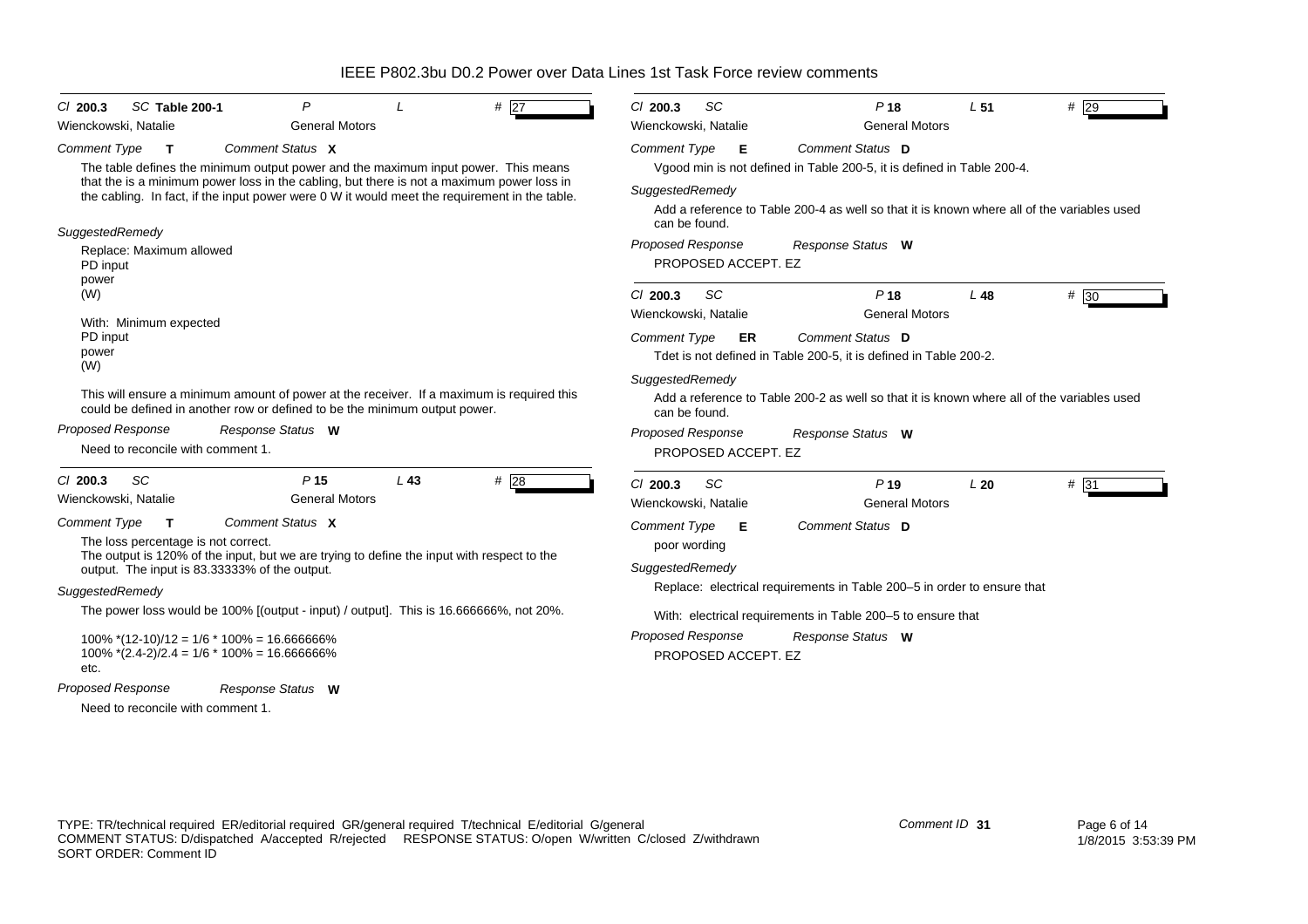| SC<br>$Cl$ 200.3<br>Wienckowski, Natalie                                                      | P20<br><b>General Motors</b>                                                                                                                           | L <sub>51</sub> | #32    | <b>SC</b><br>C/200.3<br>Wienckowski, Natalie                                                                                                                                                                                                                               | P <sub>21</sub><br><b>General Motors</b>                                                                       | L6    | $# \overline{35}$ |  |  |  |
|-----------------------------------------------------------------------------------------------|--------------------------------------------------------------------------------------------------------------------------------------------------------|-----------------|--------|----------------------------------------------------------------------------------------------------------------------------------------------------------------------------------------------------------------------------------------------------------------------------|----------------------------------------------------------------------------------------------------------------|-------|-------------------|--|--|--|
| <b>Comment Type</b><br>$\mathsf{T}$<br>Missing tolerance on resistor value<br>SuggestedRemedy | Comment Status D                                                                                                                                       |                 |        | Comment Type<br>$\mathsf{T}$<br>The loss percentage is not correct.<br>output. The input is 83.33333% of the output.                                                                                                                                                       | Comment Status X<br>The output is 120% of the input, but we are trying to define the input with respect to the |       |                   |  |  |  |
| <b>Proposed Response</b>                                                                      | add tolerance to 320 kOhm resistor (e.g., 0.1%, 1%, 5%, etc.)<br>Response Status W<br>PROPOSED ACCEPT IN PRINCIPLE. Resistor value inherited from PoE. |                 |        | SuggestedRemedy                                                                                                                                                                                                                                                            | The power loss would be 100% [(output - input) / output]. This is 16.666666%, not 20%.                         |       |                   |  |  |  |
| <b>SC</b><br>$Cl$ 200.3<br>Wienckowski, Natalie                                               | P20<br><b>General Motors</b>                                                                                                                           | L <sub>52</sub> | $#$ 33 | <b>Proposed Response</b><br>Need to reconcile on note 1.                                                                                                                                                                                                                   | Response Status W                                                                                              |       |                   |  |  |  |
| <b>Comment Type</b><br>Е<br>missing space between off. and TOff                               | Comment Status D                                                                                                                                       |                 |        | SC<br>$Cl$ 200.4<br>Wienckowski, Natalie                                                                                                                                                                                                                                   | P <sub>24</sub><br><b>General Motors</b>                                                                       | $L_3$ | # 36              |  |  |  |
| SuggestedRemedy<br>Replace: off.TOff starts                                                   |                                                                                                                                                        |                 |        | Comment Type<br>Е<br>Poor wording                                                                                                                                                                                                                                          | Comment Status D                                                                                               |       |                   |  |  |  |
| With: off. TOff starts<br>Proposed Response<br>PROPOSED ACCEPT. EZ                            | Response Status W                                                                                                                                      |                 |        | SuggestedRemedy<br>state where it accepts power                                                                                                                                                                                                                            | Replace: A PD presents a valid detection signature while it is in the DO_DETECTION                             |       |                   |  |  |  |
| SC<br>$Cl$ 200.3<br>Wienckowski, Natalie<br><b>Comment Type</b><br>E                          | P <sub>21</sub><br><b>General Motors</b><br>Comment Status D                                                                                           | L <sub>1</sub>  | # $34$ | when it accepts power<br><b>Proposed Response</b><br>PROPOSED ACCEPT.                                                                                                                                                                                                      | With: A PD presents a valid detection signature while it is in the DO_DETECTION state<br>Response Status W     |       |                   |  |  |  |
| extra comma<br>SuggestedRemedy                                                                | Replace: not in detection, classification, or normal<br>With: not in detection, classification or normal                                               |                 |        | C/ 200<br>P <sub>24</sub><br>$# \overline{37}$<br>SC 200.4.4<br>L 14<br><b>Texas Instruments</b><br>Abramson, David<br>Comment Status D<br>Comment Type<br>Е<br>Text: "A non-valid PD detection signature shall have one or more of the characteristics in<br>Table200-5." |                                                                                                                |       |                   |  |  |  |
| <b>Proposed Response</b><br>PROPOSED REJECT. EZ                                               | Response Status W                                                                                                                                      |                 |        | SuggestedRemedy<br>remove "or more" from the text above.<br><b>Proposed Response</b><br>PROPOSED ACCEPT.                                                                                                                                                                   | How can a non-valid PD detection signature have both of the requirements of table 200-5?<br>Response Status W  |       |                   |  |  |  |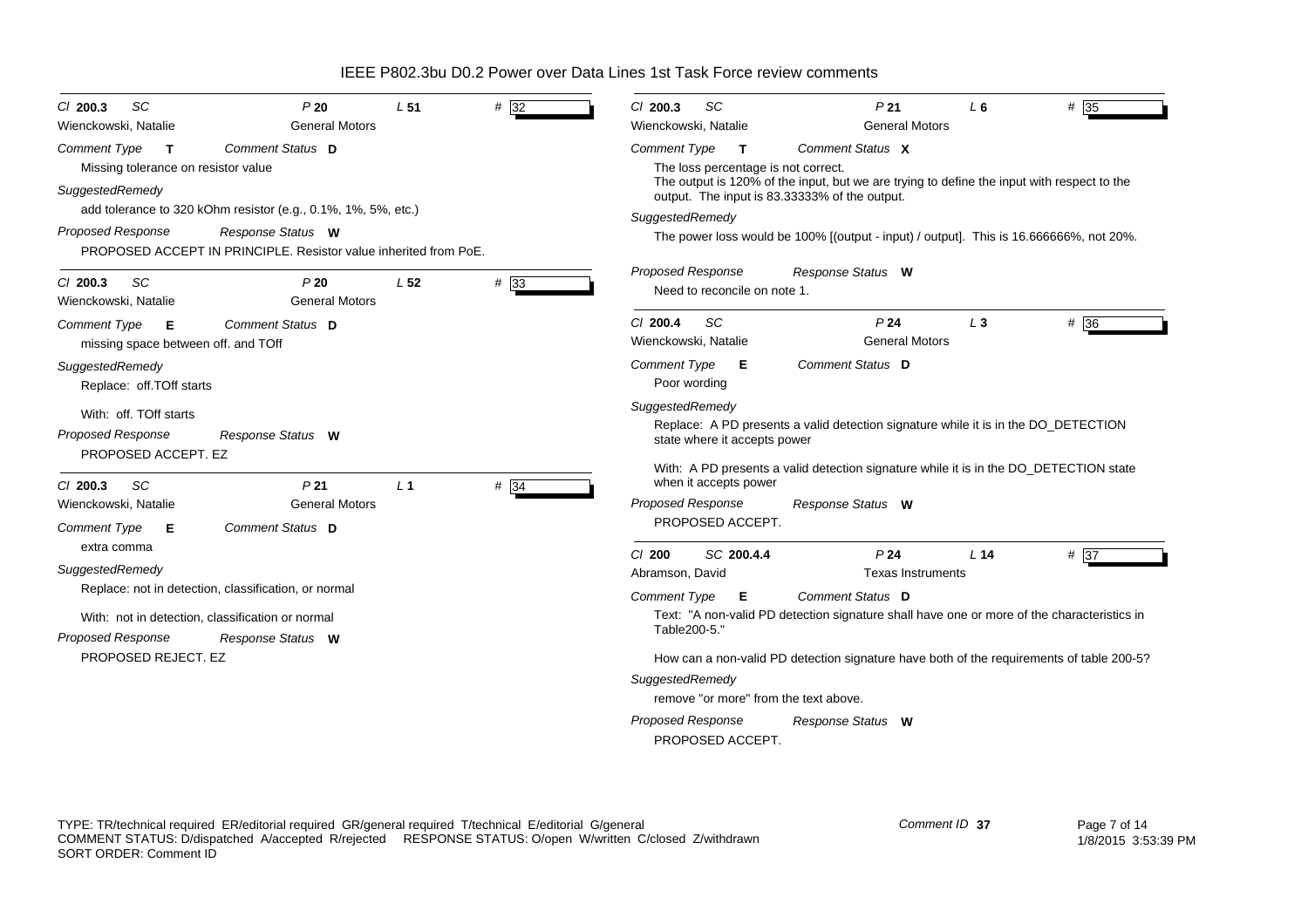*Proposed Response Cl* **200** *SC* **200.4.6** *P* **25** *L* **17** *#* 38*Comment Type* **TR** This comment applies to Table 200-6. Minimum Turn on voltage of PD (Von\_min) has no margin to guaranteed PSE voltage for the 5V classes. Any voltage drop between PSE and PD will cause interoperability problems. *SuggestedRemedy* Raise Minimum turn on voltage of PD or increase guaranteed PSE voltage. PROPOSED ACCEPT IN PRINCIPLE. *Comment Status***D***Response Status* **W**Abramson, David **Texas Instruments** *Proposed Response Cl* **200** *SC* **200.4.6.3** *P* **25** *L* **46** *#* 39 *Comment Type* **E** Rloop should be RLoop *SuggestedRemedy* see above.PROPOSED ACCEPT. EZ*Comment Status***D***Response Status* **W**Abramson, David **Texas Instruments** *Proposed Response Cl* **200** *SC* **200.6.4.3** *P* **35** *L* **52** *#* 40*Comment Type* **ER** Figure 200-9 should be Table 200-9 *SuggestedRemedy* see abovePROPOSED ACCEPT. EZ *Comment Status***D***Response Status* **W**Abramson, David **Texas Instruments** *Proposed Response Cl* **200** *SC* **200.3.2** *P* **15** *L* **1** *#* 41*Comment Type* **TR** This comment applies to Table 200-1 and all related references. The minimum required PSE output voltage for class I (5V) and class 2 (5V) is 4.5V. This is also the minimum voltage that the PD is allowed to turn on at (maximum of 4.5 or sqrt(7.2\*Ppd\*Rloop). There is no margin at all for voltage drops across the coupling networks or cable.*SuggestedRemedy* Margin must be added. We can either increase the minimum PSE voltage or decrease the PD turn on voltage, but the system will not work as written. PROPOSED ACCEPT IN PRINCIPLE. See comment 38.*Comment Status***D***Response Status* **W**Abramson, David Texas Instruments *Proposed Response Cl* **200** *SC* **200.3.2** *P* **15** *L* **1** *#* 42*Comment Type* **TR** This comment applies to Table 200-1 and all related references. Class 5 (12V) does not seem to be usable. A minimum PSE voltage of 6V (with 12A load) would only allow Rloop values below 63.6mOhm. Above this value the turn on voltage of the PD (minimum of sqrt(7.2\*Ppd\*Rloop)) would be greater than the voltage at the PD (6- Rloop\*12). *SuggestedRemedy* Remove this class. A 12A current does not make sense with the other constraints of the system. PROPOSED ACCEPT IN PRINCIPLE. This class is a placeholder and final Vmin and Iload values need to be determined.*Comment Status***D***Response Status* **W**Abramson, David **Texas Instruments** *Proposed Response Cl* **200** *SC* **200.3.2** *P* $141 + 43$ *Comment Type* **E** Typo: "A class VI system may be required operate with any voltage..." *SuggestedRemedy* Fix: "A class VI system may be required to operate with any voltage..." PROPOSED ACCEPT. EZ*Comment Status***D***Response Status* **W**Abramson, David Texas Instruments

# IEEE P802.3bu D0.2 Power over Data Lines 1st Task Force review comments

TYPE: TR/technical required ER/editorial required GR/general required T/technical E/editorial G/general COMMENT STATUS: D/dispatched A/accepted R/rejected RESPONSE STATUS: O/open W/written C/closed Z/withdrawn SORT ORDER: Comment ID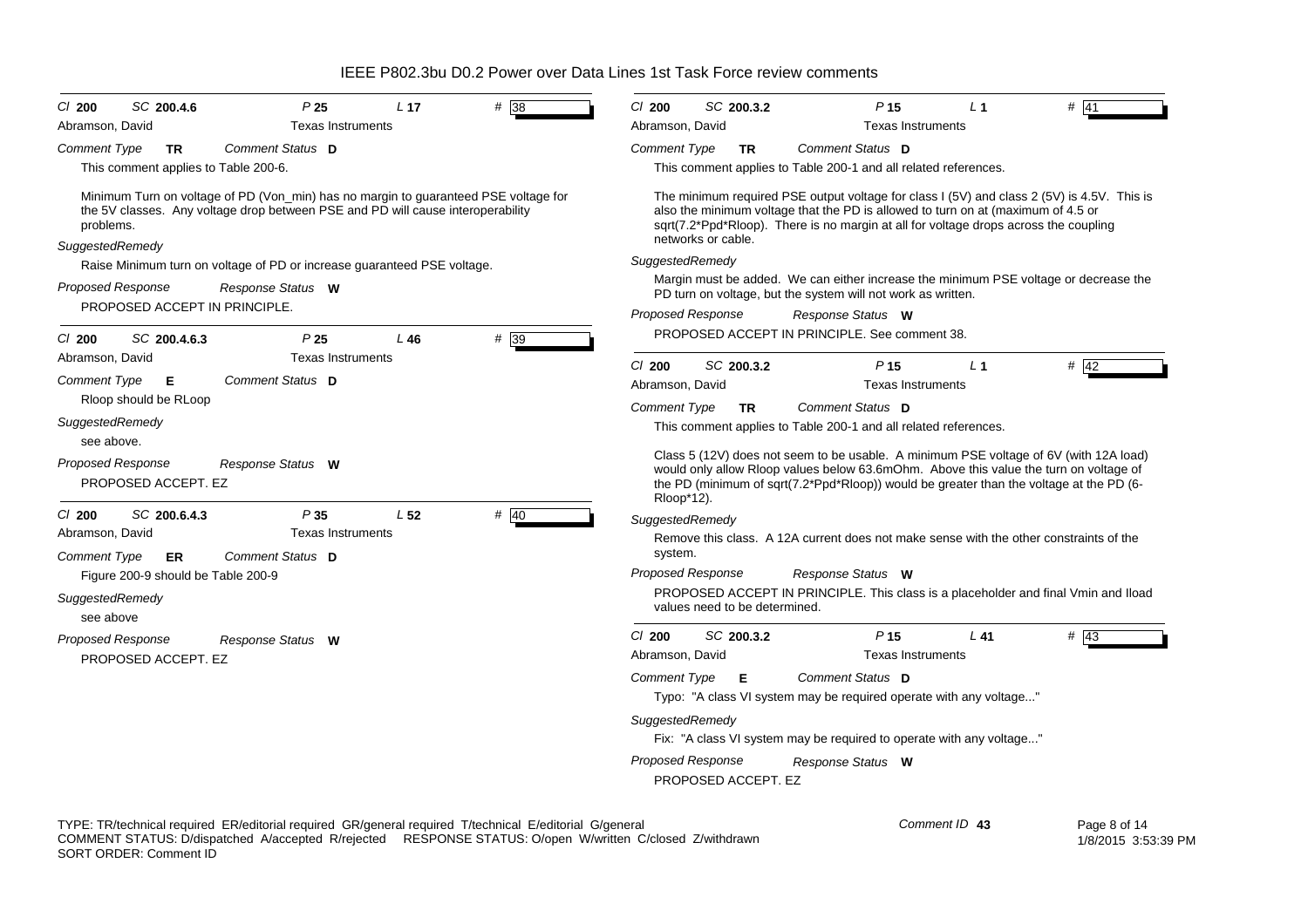| SC 200.3.3.1                                                                                                                                                                                           | SC 200.3.6.5                                                                                                                                                         |  |  |  |  |  |
|--------------------------------------------------------------------------------------------------------------------------------------------------------------------------------------------------------|----------------------------------------------------------------------------------------------------------------------------------------------------------------------|--|--|--|--|--|
| $#$ 44                                                                                                                                                                                                 | $Cl$ 200                                                                                                                                                             |  |  |  |  |  |
| P <sub>15</sub>                                                                                                                                                                                        | P20                                                                                                                                                                  |  |  |  |  |  |
| L <sub>53</sub>                                                                                                                                                                                        | L45                                                                                                                                                                  |  |  |  |  |  |
| $CI$ 200                                                                                                                                                                                               | $#$ 47                                                                                                                                                               |  |  |  |  |  |
| <b>Texas Instruments</b>                                                                                                                                                                               | <b>Texas Instruments</b>                                                                                                                                             |  |  |  |  |  |
| Abramson, David                                                                                                                                                                                        | Abramson, David                                                                                                                                                      |  |  |  |  |  |
| Comment Status D                                                                                                                                                                                       | <b>Comment Type</b>                                                                                                                                                  |  |  |  |  |  |
| <b>Comment Type</b>                                                                                                                                                                                    | Comment Status D                                                                                                                                                     |  |  |  |  |  |
| <b>TR</b>                                                                                                                                                                                              | <b>TR</b>                                                                                                                                                            |  |  |  |  |  |
| Tinrush is not used in the state diagram. The state diagram shows this timer as Tpon.                                                                                                                  | Tinrush does not match state diagram.                                                                                                                                |  |  |  |  |  |
| SuggestedRemedy                                                                                                                                                                                        | SuggestedRemedy                                                                                                                                                      |  |  |  |  |  |
| Change text (and related references) to Tpon, or change state diagram to Tinrush.                                                                                                                      | Change Tinrush to Tpon (or Tpon in state diagram to Tinrush).                                                                                                        |  |  |  |  |  |
| <b>Proposed Response</b>                                                                                                                                                                               | <b>Proposed Response</b>                                                                                                                                             |  |  |  |  |  |
| Response Status W                                                                                                                                                                                      | Response Status W                                                                                                                                                    |  |  |  |  |  |
| PROPOSED ACCEPT IN PRINCIPLE. State machine needs to be reworked.                                                                                                                                      | PROPOSED ACCEPT IN PRINCIPLE. See comment 44.                                                                                                                        |  |  |  |  |  |
| SC 200.3.3.1                                                                                                                                                                                           | SC 200.4.3                                                                                                                                                           |  |  |  |  |  |
| $P$ 16                                                                                                                                                                                                 | P <sub>22</sub>                                                                                                                                                      |  |  |  |  |  |
| # $\overline{45}$                                                                                                                                                                                      | $Cl$ 200                                                                                                                                                             |  |  |  |  |  |
| L <sub>1</sub>                                                                                                                                                                                         | $#$ 48                                                                                                                                                               |  |  |  |  |  |
| $Cl$ 200                                                                                                                                                                                               | $L_4$                                                                                                                                                                |  |  |  |  |  |
| <b>Texas Instruments</b>                                                                                                                                                                               | Abramson, David                                                                                                                                                      |  |  |  |  |  |
| Abramson, David                                                                                                                                                                                        | <b>Texas Instruments</b>                                                                                                                                             |  |  |  |  |  |
| Comment Status D                                                                                                                                                                                       | <b>Comment Type</b>                                                                                                                                                  |  |  |  |  |  |
| <b>Comment Type</b>                                                                                                                                                                                    | Comment Status D                                                                                                                                                     |  |  |  |  |  |
| TR.                                                                                                                                                                                                    | ER                                                                                                                                                                   |  |  |  |  |  |
| Tinrush is not used in the state diagram. The state diagram shows this timer as Tpon.                                                                                                                  | This comment applies to Figure 200-5.                                                                                                                                |  |  |  |  |  |
| SuggestedRemedy<br>Change text (and related references) to Tpon, or change state diagram to Tinrush.                                                                                                   | In the state diagram, states exist for error delay and fault.                                                                                                        |  |  |  |  |  |
| <b>Proposed Response</b>                                                                                                                                                                               | <b>I DON'T UNDERSTAND THIS</b>                                                                                                                                       |  |  |  |  |  |
| Response Status W                                                                                                                                                                                      | SuggestedRemedy                                                                                                                                                      |  |  |  |  |  |
| PROPOSED ACCEPT IN PRINCIPLE. See comment 44.                                                                                                                                                          | Either remove these states or add a description of this behavior to the standard.                                                                                    |  |  |  |  |  |
| P20<br># 46<br>$Cl$ 200<br>SC 200.3.6<br>L20<br>Abramson, David<br><b>Texas Instruments</b>                                                                                                            | Proposed Response<br>Response Status W<br>PROPOSED ACCEPT IN PRINCIPLE. See comment 44.                                                                              |  |  |  |  |  |
| Comment Type<br>Comment Status D<br>$\mathbf{T}$<br>This comments relates to Table 200-3.<br>The MPS behavior is not defined yet. Item 13 in the table (Tmpdo) does not make sense<br>in this context. | # 49<br>SC 200-1-3<br>P <sub>12</sub><br>$Cl$ 200-1<br>Pischl. Neven<br><b>Broadcom</b><br>Comment Status D<br><b>Comment Type</b><br><b>TR</b>                      |  |  |  |  |  |
| SuggestedRemedy                                                                                                                                                                                        | Figures 200-1-1 and 200-2-1 incorrectly depict the relation between the PD and the PHY                                                                               |  |  |  |  |  |
| Remove item 13 in table 200-3 until MPS behavior is defined.                                                                                                                                           | and how they attach to the medium.                                                                                                                                   |  |  |  |  |  |
| <b>Proposed Response</b>                                                                                                                                                                               | SuggestedRemedy                                                                                                                                                      |  |  |  |  |  |
| Response Status W                                                                                                                                                                                      | Add a block showing PI and show a pair of lines between the PHY and the medium and a                                                                                 |  |  |  |  |  |
| PROPOSED ACCEPT IN PRINCIPLE. MPS presentation will be delivered at this meeting.                                                                                                                      | PARALLEL connection of the PI to the pair.<br><b>Proposed Response</b><br>Response Status W<br>PROPOSED ACCEPT. A new block diagram will be proposed at the meeting. |  |  |  |  |  |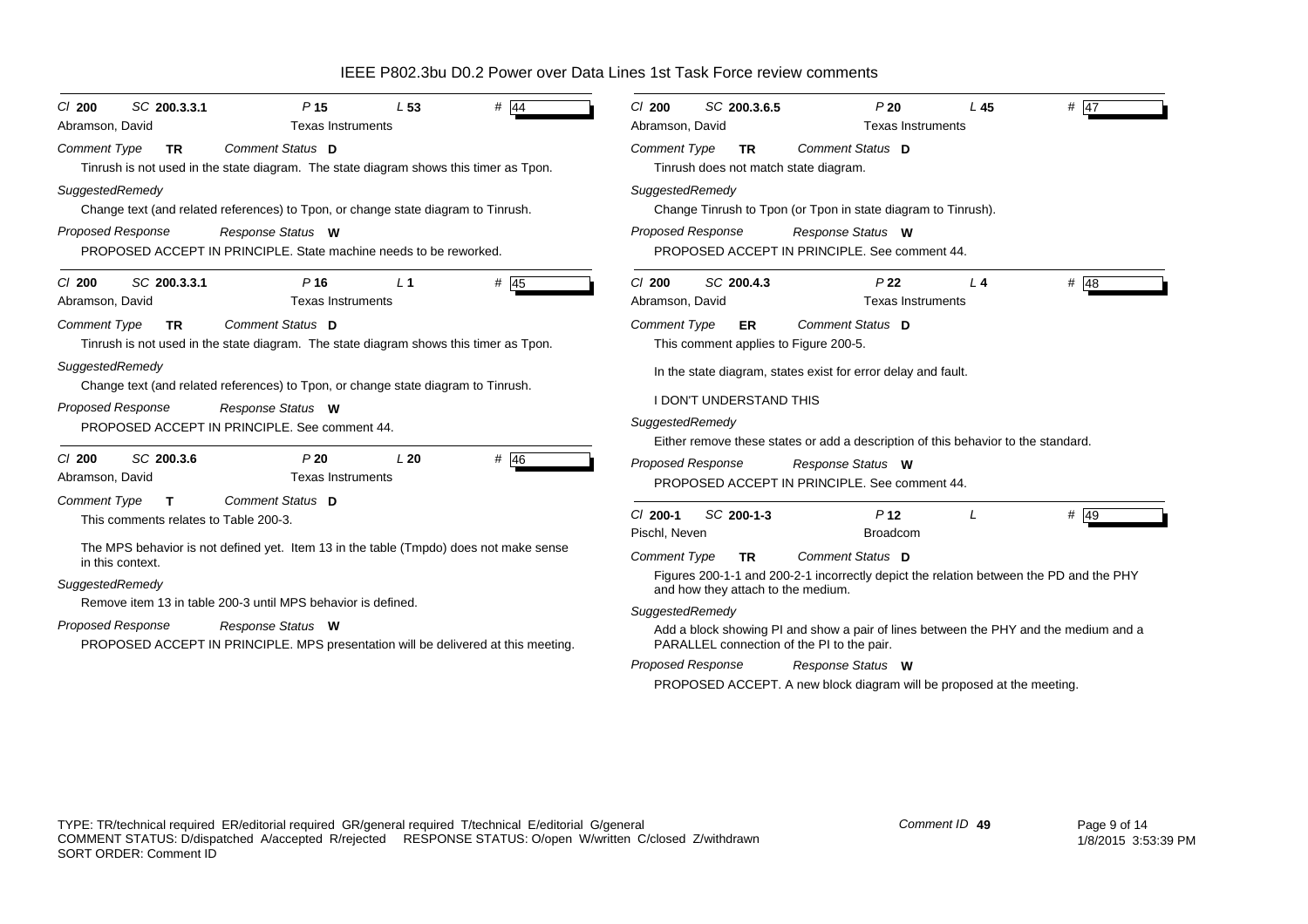| <b>SC</b><br>$C1$ 200-2<br>Pischl, Neven                     | P <sub>14</sub><br><b>Broadcom</b>                                                                                                                                                                                                                                                                                                                                            | L <sub>4</sub> | # 50                                                                                                                                                                                                                                                                                                                                                                                                                                                                              | $Cl$ 300.3<br>SC 200.3.6.7<br>Pischl, Neven                                                                                                                       | $\mathsf{P}$<br><b>Broadcom</b>                                                                                                                                             |  | # 53 |  |  |  |  |
|--------------------------------------------------------------|-------------------------------------------------------------------------------------------------------------------------------------------------------------------------------------------------------------------------------------------------------------------------------------------------------------------------------------------------------------------------------|----------------|-----------------------------------------------------------------------------------------------------------------------------------------------------------------------------------------------------------------------------------------------------------------------------------------------------------------------------------------------------------------------------------------------------------------------------------------------------------------------------------|-------------------------------------------------------------------------------------------------------------------------------------------------------------------|-----------------------------------------------------------------------------------------------------------------------------------------------------------------------------|--|------|--|--|--|--|
| <b>Comment Type</b><br><b>TR</b>                             | Comment Status D<br>PI does not have two terminals. It has two terminals that attach to the Link Segment.                                                                                                                                                                                                                                                                     |                |                                                                                                                                                                                                                                                                                                                                                                                                                                                                                   | <b>Comment Type</b><br><b>TR</b><br>Increase allowed margin for power losses                                                                                      | Comment Status X                                                                                                                                                            |  |      |  |  |  |  |
| SuggestedRemedy                                              | After "The PI has two terminals" add "connected to the Link Segment".                                                                                                                                                                                                                                                                                                         |                |                                                                                                                                                                                                                                                                                                                                                                                                                                                                                   | SuggestedRemedy<br>Replace "20%" with "up to 50%".                                                                                                                |                                                                                                                                                                             |  |      |  |  |  |  |
| <b>Proposed Response</b><br>PROPOSED ACCEPT. See comment 49. | Response Status W                                                                                                                                                                                                                                                                                                                                                             |                |                                                                                                                                                                                                                                                                                                                                                                                                                                                                                   | Replace "MDIs and link segment" with "PIs and the link segment"<br><b>Proposed Response</b><br>Response Status O                                                  |                                                                                                                                                                             |  |      |  |  |  |  |
| <b>SC</b><br>$Cl$ 00                                         | P                                                                                                                                                                                                                                                                                                                                                                             | L              | # 51                                                                                                                                                                                                                                                                                                                                                                                                                                                                              |                                                                                                                                                                   |                                                                                                                                                                             |  |      |  |  |  |  |
| Pischl, Neven<br><b>Comment Type</b><br><b>TR</b>            | <b>Broadcom</b><br>Comment Status X                                                                                                                                                                                                                                                                                                                                           |                |                                                                                                                                                                                                                                                                                                                                                                                                                                                                                   | SC 200-5-1<br>$Cl$ 200.5<br>Pischl, Neven                                                                                                                         | P26<br><b>Broadcom</b>                                                                                                                                                      |  | # 54 |  |  |  |  |
| Table 200-1<br>being "VI" or "open".                         | The shown classification is not realistic for many applications, which would have to end-up<br>Realistic PI and link-segments (cables) have considerable DC losses, easily on the order<br>of 10 Ohms for some critical applications like automotive cameras. Therefore the relation<br>between the PSE power and voltage, PD power and voltage, and PI current can easily be |                | Comment Status D<br><b>Comment Type</b><br><b>TR</b><br>There is no need for Isolation requirement to be here, whics is different from the regular<br>Ethernet. The envoronment is short 15m reach, in many cases Automotive, so traditional<br>LAN considerations should not be applied as a requirement. What is needed is to specify<br>DC-block voltage for the blocking capacitors that are in series with the data lines, to<br>withstand the maximum applied PoDL voltage. |                                                                                                                                                                   |                                                                                                                                                                             |  |      |  |  |  |  |
| SuggestedRemedy                                              | very different fomr what the classification shows.                                                                                                                                                                                                                                                                                                                            |                |                                                                                                                                                                                                                                                                                                                                                                                                                                                                                   | SuggestedRemedy<br>Delete entire section 200.5.1.                                                                                                                 |                                                                                                                                                                             |  |      |  |  |  |  |
|                                                              | 1) Re-consider the classification taking into accoint realistic parameters for availabkle and<br>required voltages, powers, current, PI and channel components.<br>2) In appropriate locations allow for up to 50% margin for losses in the MDIs and link<br>segment. I believe this may be more precise if re-worded as "PIs and the link segment.                           |                |                                                                                                                                                                                                                                                                                                                                                                                                                                                                                   | classification.                                                                                                                                                   | Consider replacing it with a requirement that DC block capacitors must withstand the<br>maximum PoDL operational voltage, level TBD - depending on the application and      |  |      |  |  |  |  |
| <b>Proposed Response</b>                                     | Response Status O                                                                                                                                                                                                                                                                                                                                                             |                |                                                                                                                                                                                                                                                                                                                                                                                                                                                                                   | Comment: with PSE voltage under 60V, it should be sufficient to specify DC-block caps<br>rated for 50V WV each, to provide margin. But no Safety requirement etc. |                                                                                                                                                                             |  |      |  |  |  |  |
|                                                              |                                                                                                                                                                                                                                                                                                                                                                               |                |                                                                                                                                                                                                                                                                                                                                                                                                                                                                                   | <b>Proposed Response</b>                                                                                                                                          | Response Status W                                                                                                                                                           |  |      |  |  |  |  |
| $Cl$ 200.3<br>SC 200.3.2<br>Pischl, Neven                    | P <sub>15</sub><br><b>Broadcom</b><br>Comment Status X                                                                                                                                                                                                                                                                                                                        |                | # 52                                                                                                                                                                                                                                                                                                                                                                                                                                                                              | segment and PoDL inductors.                                                                                                                                       | PROPOSED ACCEPT IN PRINCIPLE. To be discussed in meeting - the concern here is<br>the potential for ground loops that will result in substantial currents throught the link |  |      |  |  |  |  |
| <b>Comment Type</b><br><b>TR</b>                             | In line with prevous comment, allow up to 50% margin for losses.                                                                                                                                                                                                                                                                                                              |                |                                                                                                                                                                                                                                                                                                                                                                                                                                                                                   |                                                                                                                                                                   |                                                                                                                                                                             |  |      |  |  |  |  |
| SuggestedRemedy<br>Replace "20%" with "up to 50%".           |                                                                                                                                                                                                                                                                                                                                                                               |                |                                                                                                                                                                                                                                                                                                                                                                                                                                                                                   |                                                                                                                                                                   |                                                                                                                                                                             |  |      |  |  |  |  |
|                                                              | Replace "MDIs and link segment" with "PIs and the link segment"                                                                                                                                                                                                                                                                                                               |                |                                                                                                                                                                                                                                                                                                                                                                                                                                                                                   |                                                                                                                                                                   |                                                                                                                                                                             |  |      |  |  |  |  |

*Proposed Response Response Status* **O**

TYPE: TR/technical required ER/editorial required GR/general required T/technical E/editorial G/general COMMENT STATUS: D/dispatched A/accepted R/rejected RESPONSE STATUS: O/open W/written C/closed Z/withdrawn SORT ORDER: Comment ID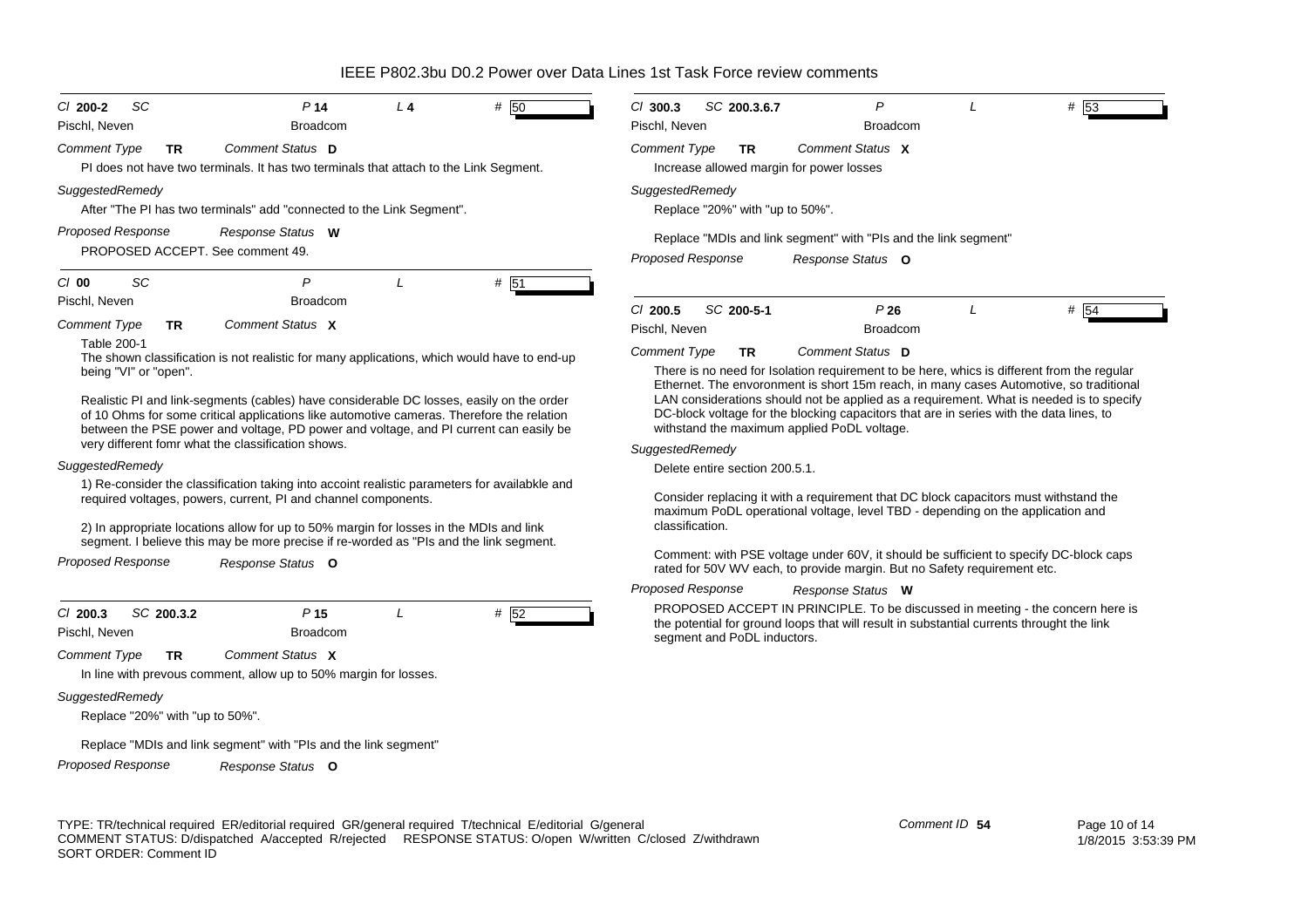| CI 200.5      | -SC |                 |  | 55 |
|---------------|-----|-----------------|--|----|
| Pischl, Neven |     | <b>Broadcom</b> |  |    |

*Comment Type* **TR** *Comment Status***X**

The parameters should be tested under the relevant operating conditions. DC-current (not voltage) bias and temperature have a major impact on the PI components and consequently on the measured parameters, which must be accounted for. The diagrams as defined here do not test under proper operating conditions.

The question is whether it is practical to create the operating conditions for these test setups by somehow simulating them (current through PI but no real PoDL link), or to redefine the tests to be measured with PSE and PD linked up and using PoDL between the two.

On the other hand, if a full PoDL link is used, there will be influence of the link partner on the measured parameters. E.g., the link-partner's TX should be turned off. The other main difference is that with real PoDL circuit, the termination impedance is not a nice 100 Ohm resistor, but whatever the input impedance is, looking into the cable with the link-partner on the other end. These factors may have to be taken into account with limit lines.

For droop I would like to suggest 50% measured under the full operating condition extremes, maximum current and min/max temperatures. So this is just the absolute worstcase with maximum current AND temperature, and should normally be considerably under that level, meeting 45% with margin.

RL and TX distortion should be defined under the PI operating conditions and temperature limits.

I believe that PSD mask test could be done with non-PoDL functionality and assumed it is OK if the other limits are met with PoDL operational.

#### RL specifically:

In order to allow for PI components of acceptable size for some PoDL implementations, RL in the 100BASE-T1 mode at the low-frequency range with PI included may have to be relaxed from the non-PoDL 100BASE-T1 specification. Providing that without PI connected, the non-PoDL RL in 100BASE-T1 meets the requirement, a degradation TBD is allowed when PI is used. A similar consideration may apply to 1000BASE-T1, TBD.

#### Suggestion 1:

Relax under 1.8MHz (optionally 2MHz, should be OK), with -6dB/Oct slope between 1MHz and 1.8MHz (optionally 2MHz). This would allow using inductors that do not degrade under 22uH each (total inductance added by PI would be 44uH worst-case, measured with DCcurrent bias and in the operating temperature range). This means the nominal inductance is going to be considerably higher, therefore RL and Droop should be considerably better than that under most and typical operating conditions.

#### Suggestion 2:

Add difinition for the PI components, specifically inductors, and specify them at the

TYPE: TR/technical required ER/editorial required GR/general required T/technical E/editorial G/general COMMENT STATUS: D/dispatched A/accepted R/rejected RESPONSE STATUS: O/open W/written C/closed Z/withdrawn SORT ORDER: Comment ID

component-level. That would essentially mean that the coupling inductors should be specified to have the following to be agreed upon, TBD parameters:

a) Combined inductance <44uH b) SFR around 15-18MHz

The above should be measured under the MAXIMUM DC bias and at the MAXIMUM operating temperature.

With the above two definitions, we could define the electrical parameters to be measured WITHOUT current flowing through PI, and the additional spec would ensure operation under load and temperature.

Of course, with the above definition, we have made an assumption on the PI circuit to contain inductors that connect to the data lines, which maybe contradicts e.g. 200.1.4 "Designers are free to implement....". But it shold be self-evident and acceptable.

### *SuggestedRemedy*

Re-define the whole section. Possibly leave for a TC to come up with a proposal.

*Proposed Response Response Status* **O**

| $CI$ 200.5<br>SC 200.5.3.3<br>Pischl, Neven                                             | P30<br><b>Broadcom</b> | L                                                                                      | #<br>56       |
|-----------------------------------------------------------------------------------------|------------------------|----------------------------------------------------------------------------------------|---------------|
| <b>Comment Type</b><br>т<br>Alien crosstalk should not be a part of PoDL specification. | Comment Status D       |                                                                                        |               |
| SuggestedRemedy<br>Remove section 200.5.3.3.                                            |                        |                                                                                        |               |
| Proposed Response<br>PROPOSED ACCEPT.                                                   | Response Status W      |                                                                                        |               |
| $Cl$ 200.5<br>SC 200.5.3.4<br>Pischl, Neven                                             | P31<br><b>Broadcom</b> | L                                                                                      | #<br>57       |
| <b>Comment Type</b><br>т<br>inductors, PSD specified.                                   | Comment Status D       | IL specification may not be needed as long as we have the other parameters such as RL, |               |
| SuggestedRemedy<br>Remove IL fomr the specification.                                    |                        |                                                                                        |               |
| Proposed Response<br>PROPOSED ACCEPT.                                                   | Response Status W      |                                                                                        |               |
| eral                                                                                    |                        | Comment ID 57                                                                          | Page 11 of 14 |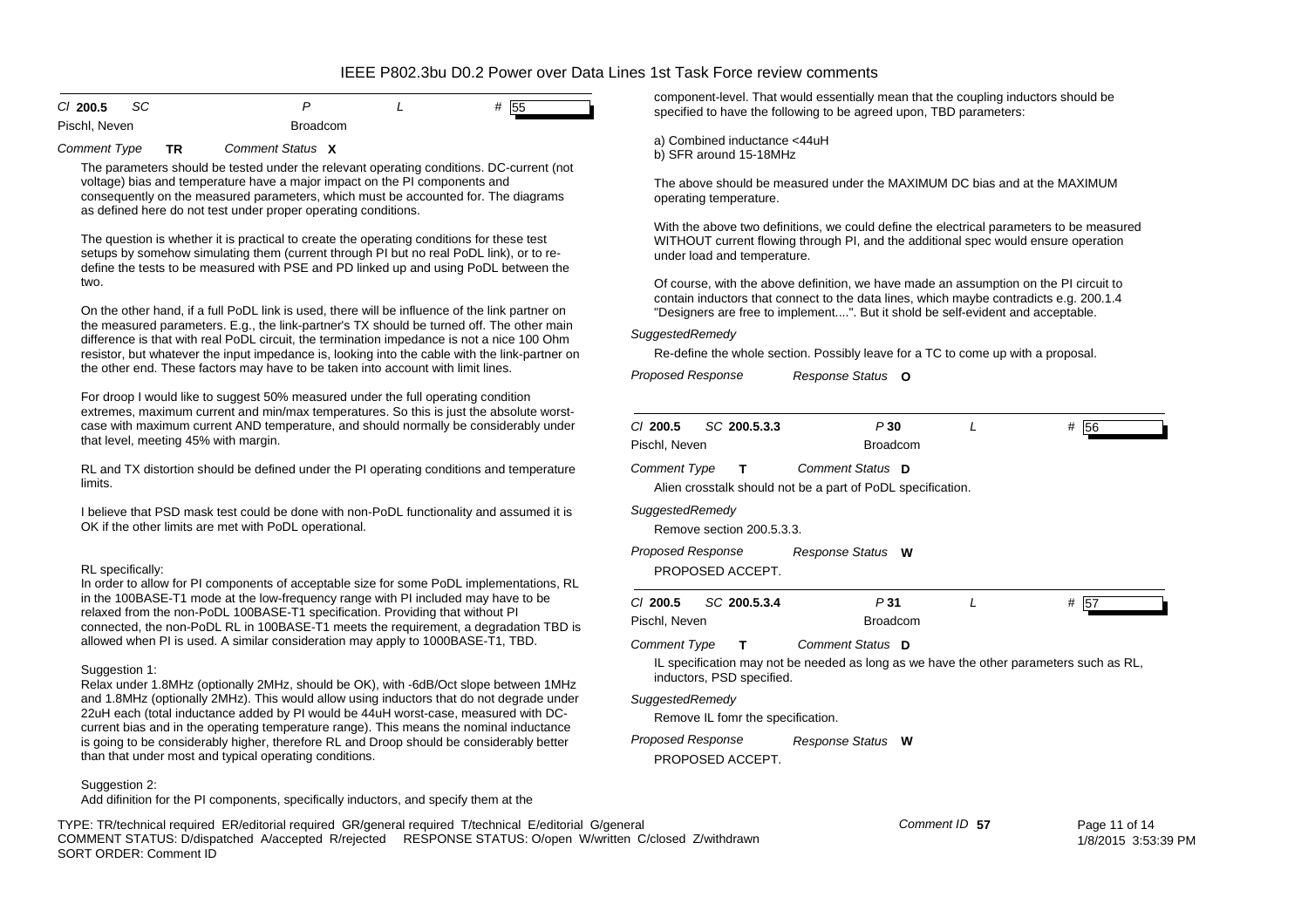| SC 200.1.1<br>$CI$ 200                                                                                                                                     | P <sub>12</sub>                                                                                                                                                | L34                                                                                     | # 58 | $Cl$ 200                                                                                                                                                               | SC 200.3 |                           | P <sub>15</sub>                                                                                                         | $L_1$           | # 61          |  |
|------------------------------------------------------------------------------------------------------------------------------------------------------------|----------------------------------------------------------------------------------------------------------------------------------------------------------------|-----------------------------------------------------------------------------------------|------|------------------------------------------------------------------------------------------------------------------------------------------------------------------------|----------|---------------------------|-------------------------------------------------------------------------------------------------------------------------|-----------------|---------------|--|
| Darshan, Yair                                                                                                                                              | Microsemi                                                                                                                                                      |                                                                                         |      | Darshan, Yair                                                                                                                                                          |          |                           | Microsemi                                                                                                               |                 |               |  |
| <b>Comment Type</b><br>T<br>In the text:<br>Voltage) power into the wiring plant.                                                                          | Comment Status D<br>Safety—A PSE designed to the standard does not introduce non-SELV (Safety Extra Low                                                        |                                                                                         |      | Comment Status X<br>Comment Type<br>T<br>Table 200-1.<br>Numbers on Table required guide lines as for wire diameter to be used in order to meet<br>table requirements, |          |                           |                                                                                                                         |                 |               |  |
| It is voltage not power.                                                                                                                                   |                                                                                                                                                                |                                                                                         |      | SuggestedRemedy                                                                                                                                                        |          |                           |                                                                                                                         |                 |               |  |
| SuggestedRemedy                                                                                                                                            |                                                                                                                                                                |                                                                                         |      | To add the equation that ties all table parameters to a wire resistance/per meter. See "wire"                                                                          |          |                           |                                                                                                                         |                 |               |  |
| Change to voltage:<br>Safety—A PSE designed to the standard does not introduce non-SELV (Safety Extra Low<br>Voltage) power voltage into the wiring plant. |                                                                                                                                                                | resistance/meter requirements for Table 33-1"<br>Proposed Response<br>Response Status O |      |                                                                                                                                                                        |          |                           |                                                                                                                         |                 |               |  |
| <b>Proposed Response</b>                                                                                                                                   | Response Status W                                                                                                                                              |                                                                                         |      | $Cl$ 200                                                                                                                                                               | SC 200.1 |                           | P <sub>12</sub>                                                                                                         | L <sub>17</sub> | # 62          |  |
| PROPOSED ACCEPT.                                                                                                                                           |                                                                                                                                                                |                                                                                         |      | Darshan, Yair                                                                                                                                                          |          |                           | Microsemi                                                                                                               |                 |               |  |
| SC 200.1.4<br>$CI$ 200                                                                                                                                     | P <sub>14</sub>                                                                                                                                                | L <sub>12</sub>                                                                         | # 59 | <b>Comment Type</b>                                                                                                                                                    |          | TR                        | Comment Status X                                                                                                        |                 |               |  |
| Darshan, Yair                                                                                                                                              | Microsemi                                                                                                                                                      |                                                                                         |      |                                                                                                                                                                        |          |                           | Our project addresses automotive engineered system.<br>Such systems may not require detection of a PD requesting power. |                 |               |  |
| <b>Comment Type</b><br>$\mathbf{T}$                                                                                                                        | Comment Status D<br>Figure 200-3-1-Pair PoDL System Block Diagram.                                                                                             |                                                                                         |      |                                                                                                                                                                        |          |                           | Adding detection function adds cost.                                                                                    |                 |               |  |
| Use just PHY.                                                                                                                                              | Why Master and Slave PHY. It may limit future implementations.                                                                                                 |                                                                                         |      | SuggestedRemedy                                                                                                                                                        |          |                           | Group to discuss and justify the need or delete item d.                                                                 |                 |               |  |
| SuggestedRemedy                                                                                                                                            |                                                                                                                                                                |                                                                                         |      | <b>Proposed Response</b>                                                                                                                                               |          |                           | Response Status O                                                                                                       |                 |               |  |
|                                                                                                                                                            | Remove from drawing the words Master and Slave relevant occurrences.                                                                                           |                                                                                         |      |                                                                                                                                                                        |          |                           |                                                                                                                         |                 |               |  |
| Proposed Response<br>PROPOSED ACCEPT IN PRINCIPLE.                                                                                                         | Response Status W                                                                                                                                              |                                                                                         |      | $CI$ 200<br>Thompson, Geoff                                                                                                                                            | SC       |                           | P <sub>17</sub><br>GraCaSI                                                                                              | L               | # 63          |  |
| $CI$ 200<br>SC 200.2                                                                                                                                       | P <sub>14</sub>                                                                                                                                                | L22                                                                                     | # 60 | Comment Type                                                                                                                                                           |          | Е                         | Comment Status D                                                                                                        |                 |               |  |
| Darshan, Yair                                                                                                                                              | Microsemi                                                                                                                                                      |                                                                                         |      |                                                                                                                                                                        |          | Style doesn't match 1.2.1 |                                                                                                                         |                 |               |  |
| Comment Type<br>$\mathbf{T}$                                                                                                                               | Comment Status X<br>Missing phisical connection to the link segment in the following text:                                                                     |                                                                                         |      | SuggestedRemedy                                                                                                                                                        |          | Make states 2 cell boxes. |                                                                                                                         |                 |               |  |
| over the link segment.                                                                                                                                     | The PI is the portion of the MDI that allows simultaneous transmission of power and data                                                                       |                                                                                         |      | <b>Proposed Response</b>                                                                                                                                               |          | PROPOSED ACCEPT. EZ       | Response Status W                                                                                                       |                 |               |  |
| SuggestedRemedy<br>To:                                                                                                                                     | The PI is the portion of the MDI that allows simultaneous transmission of power and data<br>over the link segment and phisical connection to the link segment. |                                                                                         |      |                                                                                                                                                                        |          |                           |                                                                                                                         |                 |               |  |
| <b>Proposed Response</b>                                                                                                                                   | Response Status O                                                                                                                                              |                                                                                         |      |                                                                                                                                                                        |          |                           |                                                                                                                         |                 |               |  |
|                                                                                                                                                            | TYPE: TR/technical required ER/editorial required GR/general required T/technical E/editorial G/general                                                        |                                                                                         |      |                                                                                                                                                                        |          |                           |                                                                                                                         | Comment ID 63   | Page 12 of 14 |  |

COMMENT STATUS: D/dispatched A/accepted R/rejected RESPONSE STATUS: O/open W/written C/closed Z/withdrawn SORT ORDER: Comment ID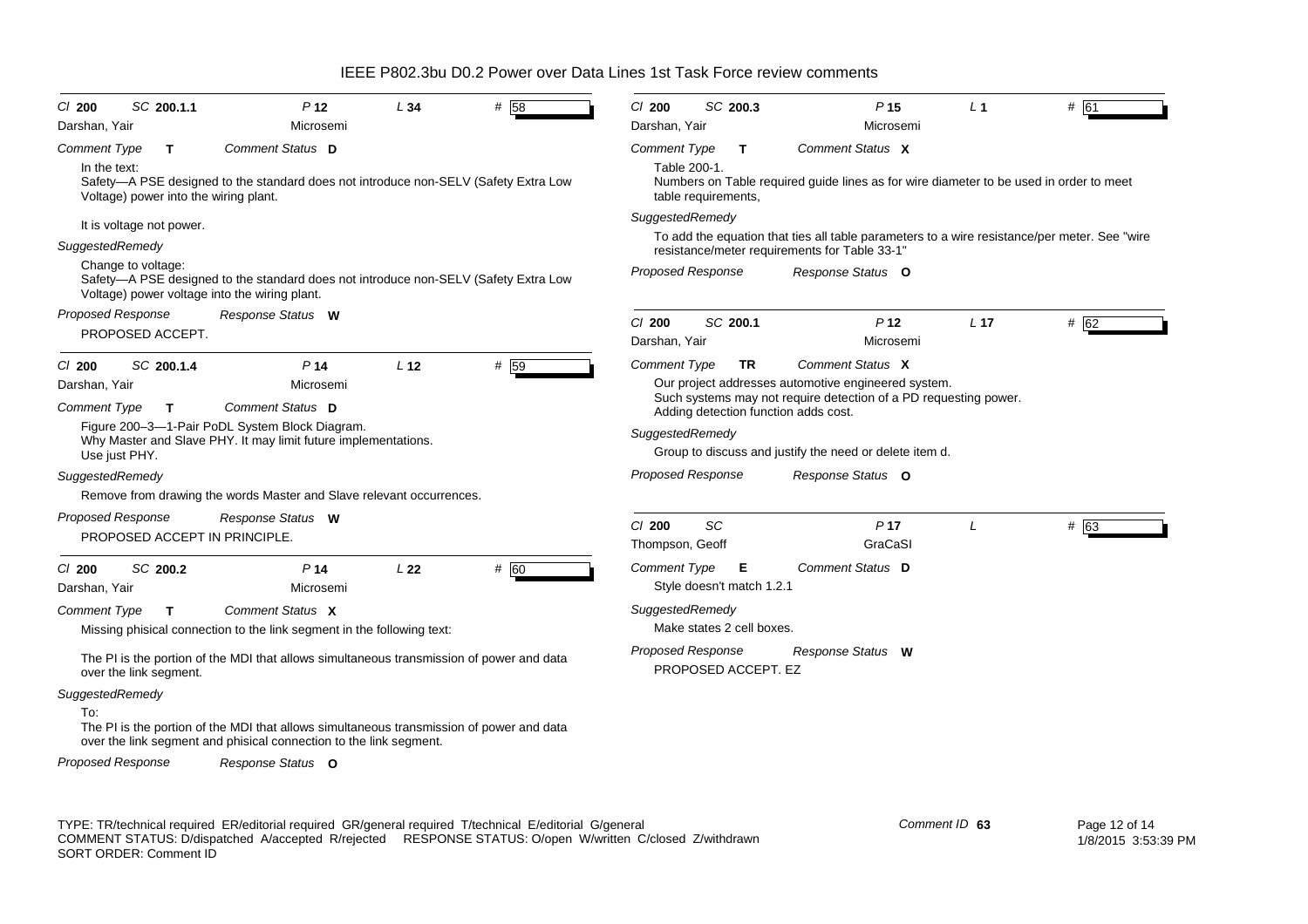| SC 200.1<br>$CI$ 200<br>Thompson, Geoff                   | P <sub>12</sub><br>GraCaSI                                                                                                                                             | L7              | # 64   | SC 200.3<br>C/200<br>Thompson, Geoff              | P <sub>14</sub><br>GraCaSI                                                                                                                                               | L46 | # 67 |
|-----------------------------------------------------------|------------------------------------------------------------------------------------------------------------------------------------------------------------------------|-----------------|--------|---------------------------------------------------|--------------------------------------------------------------------------------------------------------------------------------------------------------------------------|-----|------|
| Comment Type<br>ER<br>Incorrect clause citation           | Comment Status D                                                                                                                                                       |                 |        | <b>Comment Type</b><br>ER.<br>are the same.       | Comment Status D<br>The term "Section" is not needed here. Without mid-spans link section and link segment                                                               |     |      |
| SuggestedRemedy<br>and 97."                               | Replace the text: "use with the MAU defined in Clause 14 and the PHYs defined in<br>Clauses TBD and TBD." with the text: "Replace "use with PHYs defined in Clauses 96 |                 |        | SuggestedRemedy<br>Proposed Response              | Change "section" to "segment" multiple places here.<br>Response Status W                                                                                                 |     |      |
| <b>Proposed Response</b><br>PROPOSED ACCEPT. EZ           | Response Status W                                                                                                                                                      |                 |        | PROPOSED ACCEPT. EZ                               |                                                                                                                                                                          |     |      |
| SC 200.1<br>$Cl$ 200<br>Thompson, Geoff                   | P <sub>12</sub><br>GraCaSI                                                                                                                                             | L <sub>9</sub>  | # $65$ | SC 200.3<br>$Cl$ 200<br>Thompson, Geoff           | P <sub>15</sub><br>GraCaSI<br>Comment Status D                                                                                                                           | L30 | # 68 |
| <b>Comment Type</b><br>ER                                 | Comment Status D<br>Incorrect mention of "generic" cabling. It isn't generic.                                                                                          |                 |        | <b>Comment Type</b><br>ER<br>?<br>SuggestedRemedy |                                                                                                                                                                          |     |      |
| SuggestedRemedy<br>Delete the word "generic"              |                                                                                                                                                                        |                 |        | <b>Proposed Response</b>                          | Change to: "A PSE is specified by its electrical behavior as seen via the PI"<br>Response Status W                                                                       |     |      |
| <b>Proposed Response</b><br>PROPOSED ACCEPT. EZ           | Response Status W                                                                                                                                                      |                 |        | PROPOSED ACCEPT. EZ                               |                                                                                                                                                                          |     |      |
| SC 200.1<br>$Cl$ 200<br>Thompson, Geoff                   | P <sub>12</sub><br>GraCaSI                                                                                                                                             | L <sub>13</sub> | # 66   | $Cl$ 200<br>SC 200.2.1<br>Thompson, Geoff         | P <sub>14</sub><br>GraCaSI                                                                                                                                               | L30 | # 69 |
| Comment Type<br>ER<br>Doesn't mention single pair.        | Comment Status D                                                                                                                                                       |                 |        | <b>Comment Type</b><br><b>ER</b>                  | Comment Status D<br>There are only two type of PI, A PSE PI and a PD PI. The behavior or speed of the PHY or<br>PSE or PD behind the PI doesn't change the "type" of PI. |     |      |
| SuggestedRemedy                                           | Change to: "100 ? single pair balanced cabling system."                                                                                                                |                 |        | SuggestedRemedy<br>Change the text accordingly.   |                                                                                                                                                                          |     |      |
| <b>Proposed Response</b><br>PROPOSED ACCEPT IN PRINCIPLE. | Response Status W                                                                                                                                                      |                 |        | <b>Proposed Response</b><br>PROPOSED ACCEPT.      | Response Status W                                                                                                                                                        |     |      |